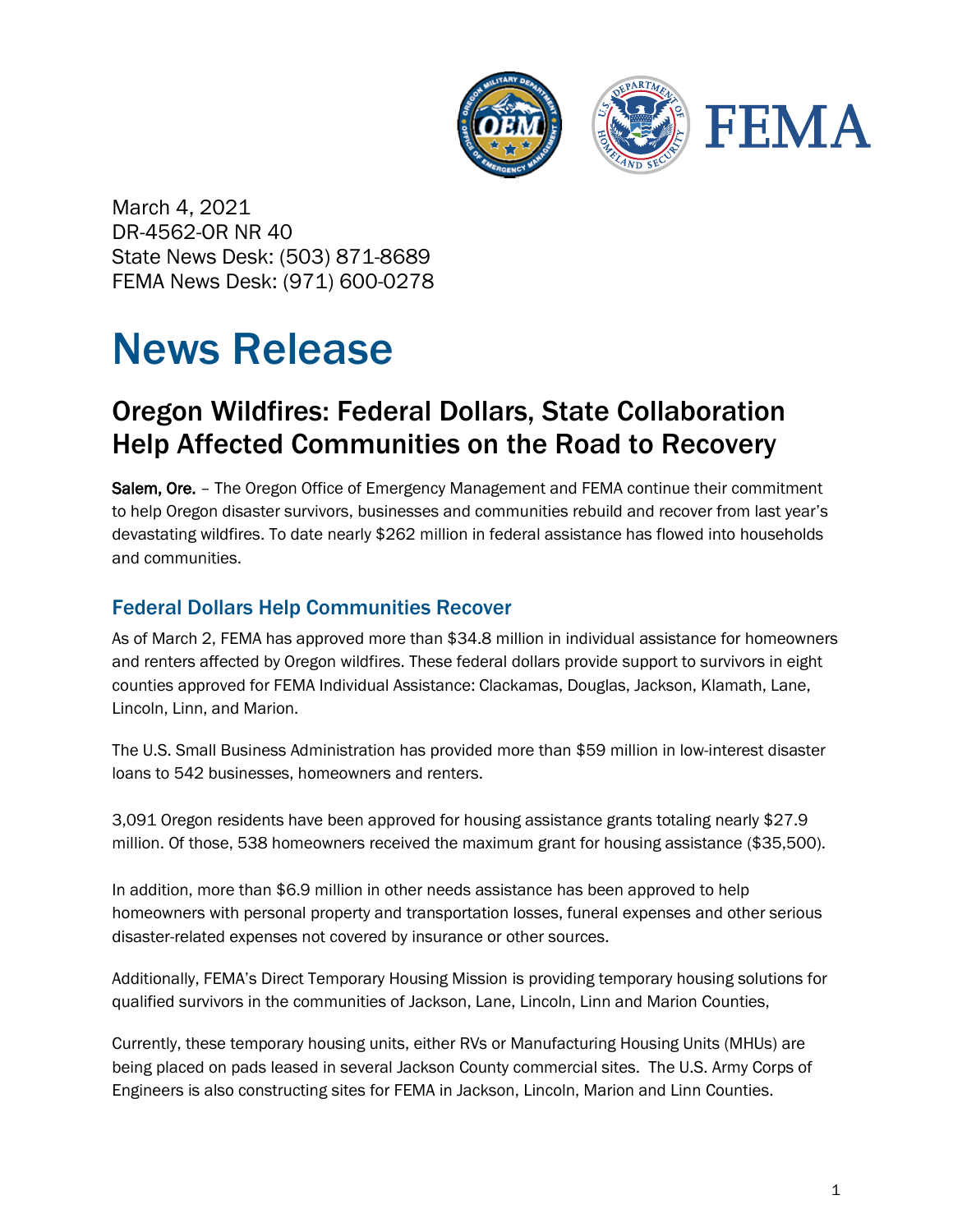DR-4562-OR NR 40 Oregon Wildfires: Federal Dollars, State Collaboration Help Affected Communities on the Road to Recovery

To date, 265 survivor families are approved to receive FEMA Direct Temporary Housing in the five eligible counties and more than 100 survivors and their families are currently licensed into FEMAprovided temporary housing.

FEMA's Public Assistance Program, which helps state, local, tribal, territorial governments and certain types of private nonprofit organizations respond to and recover from major disasters or emergencies has obligated more than \$159 million for repairs under the PA program. This funding helps cover costs for debris removal, life-saving emergency protective measures and restoring public infrastructure.

#### Interagency Recovery Coordination

The State of Oregon's Disaster Recovery Plan establishes seven Recovery Support Functions (RSF) to coordinate areas of assistance, each led by a designated state agency and supported by multiple state and federal partners. Oregon Emergency Management is leading this Integrated Strategic Recovery Team of state and federal agencies supporting local wildfire recovery.

More than 24 state and 10 federal partners are unifying efforts to aid local jurisdictions in recovery capacity and planning to leverage state, federal and donor resources to fund community rebuild planning and disaster recovery projects. Community Planning and Capacity Building staff are integrating with counties and communities to provide targeted assistance.

In addition, the philanthropic and nonprofit community is an integral part of the community rebuild process, with resources and technical assistance available to support local recovery projects and help build capacity. Connections have been made with more than 10 foundations, identifying critical recovery priorities and funding opportunities, and linking the funders to those in need of resources.

#### Oregon Recovery Highlights

- **FEMA completed damage inspections of 6,993 homes.**
- **The Disaster Legal Services Program was made available to answer legal questions from wildfire** survivors. Survivors can still take advantage of this service online [oregondisasterlegalservices.org,](https://usfema.sharepoint.com/teams/R10ORAEXA/EA_Projects/Projects/2020%20-%20Oregon%20Fires/oregondisasterlegalservices.org) or call 800-452-7636 or 503-684-3763, Monday through Friday, 8 a.m. - 5 p.m.
- The Oregon Debris Management Task Force has continued to provide no-cost wildfire ash and debris cleanup for all homes and businesses in the eight counties affected by the disastrous September wildfires, including mobile home parks, second homes, businesses, and other structures.
- The State of Oregon has received a federal grant for more than \$6.3 million to provide Disaster Case Management services to Oregon citizens affected by the wildfires. This grant empowers the state to launch a Disaster Case Management Program, supplying funding and technical assistance to ensure a whole community approach to providing or connecting disaster survivors to local services.
- In close coordination with the Substance Abuse and Mental Health Administration, FEMA has provided more than \$3.8 million through the Crisis Counselling Immediate Services and Regular